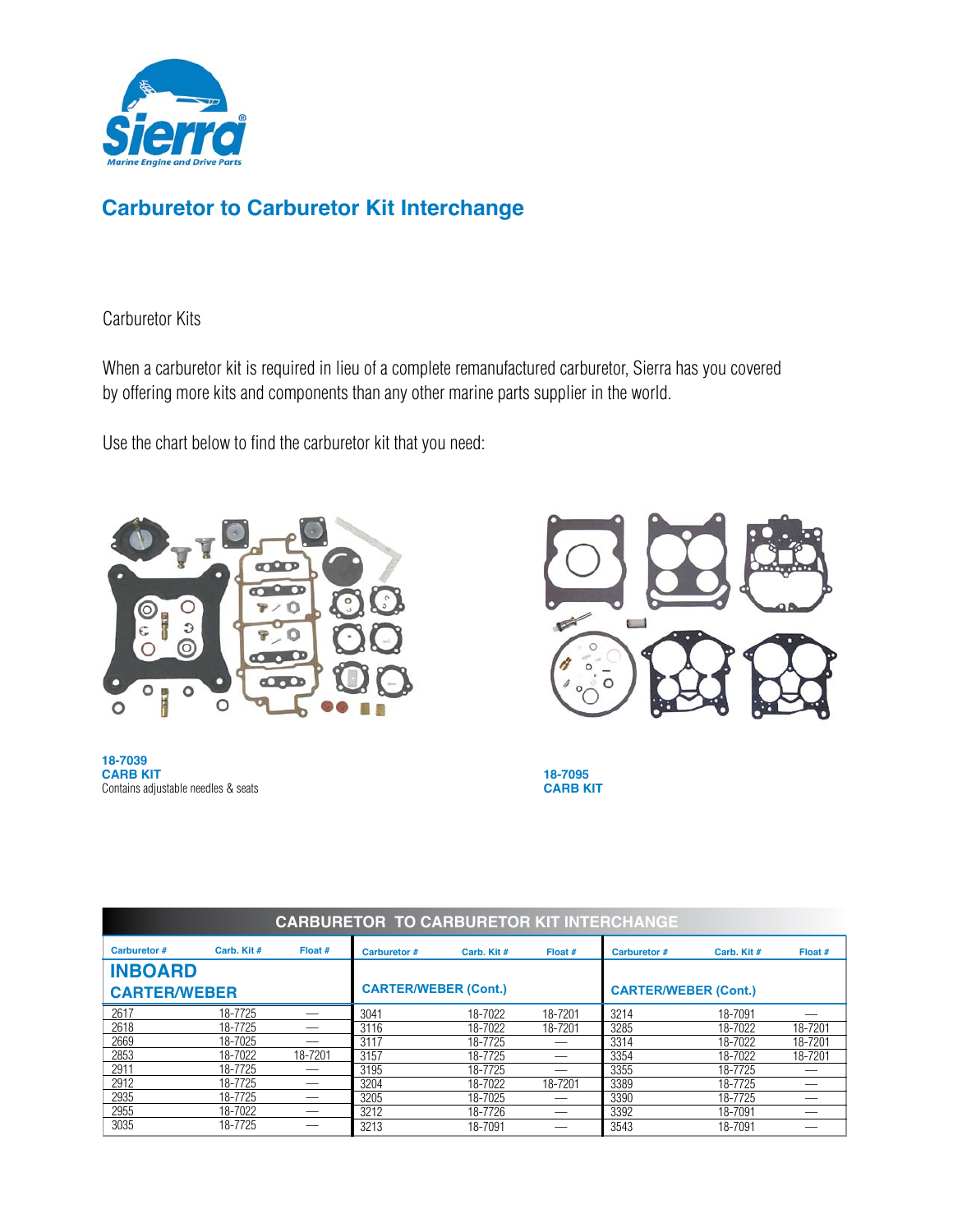# **FUEL Carburetor to Carburetor Kit Interchange**

| <b>CARBURETOR TO CARBURETOR KIT INTERCHANGE (Cont.)</b> |                    |                                |                        |                    |                          |                            |                    |                                 |
|---------------------------------------------------------|--------------------|--------------------------------|------------------------|--------------------|--------------------------|----------------------------|--------------------|---------------------------------|
| <b>Carburetor #</b>                                     | Carb. Kit #        | Float #                        | Carburetor #           | Carb. Kit #        | Float #                  | Carburetor #               | Carb. Kit#         | Float #                         |
| <b>CARTER/WEBER (Cont.)</b>                             |                    |                                | <b>FORD (Cont.)</b>    |                    |                          | <b>HOLLEY (Cont.)</b>      |                    |                                 |
| 3660                                                    | 18-7022            |                                | F1JL-AA                | 18-7236            |                          | R-80312-1A                 | 18-7238            |                                 |
| 3887                                                    | 18-7022            | 18-7201                        | F1JL-EA                | 18-7727            |                          | R-80313A                   | 18-7246            | $\overline{\phantom{m}}$        |
| 3951<br>3971                                            | 18-7080<br>18-7080 | $\equiv$                       | F1JL-BA<br>F1JL-CA     | 18-7729<br>18-7245 |                          | R-80313-1A<br>R-80315A     | 18-7246<br>18-7237 | $\overline{\phantom{m}}$        |
| 3979                                                    | 18-7726            | $\overline{\phantom{m}}$       | F1JL-EA                | 18-7727            |                          | R-80315-1A                 | 18-7237            |                                 |
| 3980                                                    | 18-7089            |                                | <b>HOLLEY</b>          |                    |                          | R-80316A                   | 18-7246            |                                 |
| 3981                                                    | 18-7726            |                                |                        |                    |                          | R-80316-1A                 | 18-7246            | $\overline{\phantom{m}}$        |
| 4157                                                    | 18-7022            | 18-7201                        | R-4397A                | 18-7096            |                          | R-80318A                   | 18-7017            |                                 |
| 4207                                                    | 18-7080            | $\equiv$                       | $R-4473A$<br>R-4473AAS | 18-7096<br>18-7096 | 18-7206<br>18-7206       | R-80318-1A                 | 18-7017            |                                 |
| 4208                                                    | 18-7080            |                                | R-4607A                | 18-7096            | 18-7206                  | R-80319A                   | 18-7245            |                                 |
| 4268<br>4394                                            | 18-7726<br>18-7080 | $\overline{\phantom{m}}$       | R-4608A                | 18-7096            | 18-7206                  | R-80319-1A<br>R-80320A     | 18-7245<br>18-7236 | $\overline{\phantom{m}}$        |
| 4476                                                    | 18-7091            | $\overline{\phantom{0}}$       | R-4608AAS              | 18-7096            | 18-7206                  | R-80320-1A                 | 18-7236            |                                 |
| 4695                                                    | 18-7023            | $\overline{\phantom{0}}$       | R-6150A                | 18-7081            | 18-7206                  | R-80321A                   | 18-7246            |                                 |
| 4699                                                    | 18-7089            | $\qquad \qquad \longleftarrow$ | R-6151A                | 18-7096            | 18-7206                  | R-80321-1A                 | 18-7246            |                                 |
| 6117                                                    | 18-7023            |                                | R-6151AAA              | 18-7096            | 18-7206                  | R-80328A                   | 18-7239            |                                 |
| 6130                                                    | 18-7089            | $\overline{\phantom{m}}$       | R-6152A                | 18-7096            | 18-7206                  | R-80328-1A                 | 18-7239            | $\overline{\phantom{m}}$        |
| 6212                                                    | 18-7089            | $\overline{\phantom{0}}$       | R-6152AAA              | 18-7096            | 18-7206                  | R-80328-2A                 | 18-7239            |                                 |
| 6310                                                    | 18-7022            | $\qquad \qquad$                | R-6317A<br>R-6317-1A   | 18-7081<br>18-7081 | 18-7206<br>18-7206       | R-80330A                   | 18-7241            |                                 |
| 6446<br>9263                                            | 18-7092<br>18-7091 |                                | R-6407A                | 18-7096            | 18-7206                  | R-80330-1A<br>R-80378A     | 18-7241<br>18-7242 |                                 |
| 9264                                                    | 18-7091            |                                | R-6647A                | 18-7728            |                          | R-80378-1A                 | 18-7242            | $\overline{\phantom{m}}$        |
| 9661                                                    | 18-7749            | $\overline{\phantom{0}}$       | R-6647AAA              | 18-7728            |                          | R-80382A                   | 18-7244            |                                 |
| 9770                                                    | 18-7749            | $\qquad \qquad$                | R-6576A                | 18-7096            | 18-7206                  | R-80382-1A                 | 18-7244            |                                 |
| 9781                                                    | 18-7749            | $\overline{\phantom{m}}$       | R-7036A                | 18-7081            | 18-7206                  | R-80383A                   | 18-7245            |                                 |
| 9770SA                                                  | 18-7749            |                                | R-7128A                | 18-7017            | $\overline{\phantom{0}}$ | R-80383-1A                 | 18-7245            |                                 |
| 9781S                                                   | 18-7749            |                                | R-7159A                | 18-7017            |                          | R-80385A                   | 18-7246            | $\overline{\phantom{m}}$        |
| 9600                                                    | 18-7748            | $\overline{\phantom{0}}$       | R-7163A                | 18-7017            |                          | R-80386A                   | 18-7244            |                                 |
| 9662                                                    | 18-7748            | $\qquad \qquad$                | R-9392A<br>R-9393A     | 18-7096<br>18-7729 |                          | R-80386-1A                 | 18-7244            |                                 |
| 9663<br>9665                                            | 18-7748<br>18-7748 |                                | R-9394A                | 18-7729            |                          | R-80390A<br>R-80364        | 18-7243<br>18-7729 |                                 |
| 9666                                                    | 18-7748            |                                | R-50399A               | 18-7729            | $\overline{\phantom{0}}$ | R-80434                    | 18-7730            | $\overline{\phantom{m}}$        |
| 9772                                                    | 18-7748            | $\overline{\phantom{0}}$       | R-50399-1A             | 18-7729            |                          | R-80444A                   | 18-7241            |                                 |
| 9773                                                    | 18-7748            | $\qquad \qquad$                | R-50405A               | 18-7729            |                          | R-84018AA                  | 18-7039            |                                 |
| 9774                                                    | 18-7748            | $\overline{\phantom{m}}$       | R-50405-1A             | 18-7729            |                          | R-84022AA                  | 18-7040            |                                 |
| 9776                                                    | 18-7748            |                                | R-50417A               | 18-7236            |                          | R-84023AA                  | 18-7039            |                                 |
| 9776                                                    | 18-7748            |                                | R-50417-1A             | 18-7236            | $\qquad \qquad -$        | R-84024AA                  | 18-7040            | $\overline{\phantom{m}}$        |
| 9777                                                    | 18-7748            |                                | R-50418A<br>R-50419A   | 18-7729<br>18-7729 |                          | R-84026AA                  | 18-7040            |                                 |
| 9780<br>9782                                            | 18-7748<br>18-7748 | $\qquad \qquad$                | R-50419-1A             | 18-7237            |                          | R-84026-1AA<br>R-84026-2AA | 18-7040<br>18-7040 |                                 |
| 9665S                                                   | 18-7748            | $\overline{\phantom{m}}$       | R-50419-2A             | 18-7237            | $\qquad \qquad$          | R-84028AA                  | 18-7039            | $\overline{\phantom{0}}$        |
| 9772SA                                                  | 18-7748            | $\frac{1}{2}$                  | R-50461A               | 18-7236            | $\overline{\phantom{m}}$ | R-84037AA                  | 18-7040            | $\overline{\phantom{m}}$        |
| 9776S                                                   | 18-7748            |                                | R-50461-1A             | 18-7236            |                          | R-84038AA                  | 18-7039            |                                 |
| 9776SA                                                  | 18-7748            | $\overline{\phantom{0}}$       | R-50462A               | 18-7729            | $\overline{\phantom{m}}$ | R-84039AA                  | 18-7039            |                                 |
| 9776SB                                                  | 18-7748            | $\overline{\phantom{m}}$       | R-50462-1A             | 18-7729            |                          | R-84040AA                  | 18-7040            | $\qquad \qquad \longleftarrow$  |
| 9779S                                                   | 18-7748            |                                | R-50463A               | 18-7237            |                          | R-84041AA                  | 18-7070            |                                 |
| 9780S                                                   | 18-7748            |                                | R-50463-1A<br>R-50464A | 18-7237<br>18-7017 |                          | R-84042AA                  | 18-7040            | $\overline{\phantom{m}}$        |
| <b>FORD</b>                                             |                    |                                | R-50467A               | 18-7236            |                          | R-84044AA                  | 18-7039            | $\qquad \qquad \longleftarrow$  |
| C9FF-9510-D                                             | 18-7096            | 18-7206                        | R-50467-1A             | 18-7236            |                          | R-84044-1AA<br>R-84046A    | 18-7039<br>18-7727 |                                 |
| C9FF-9510-E                                             | 18-7096            | 18-7206                        | R-50468A               | 18-7729            |                          | R-84046AA                  | 18-7039            | $\overline{\phantom{0}}$        |
| D1FF-9510-LA                                            | 18-7081            | 18-7206                        | R-50468-1A             | 18-7729            |                          |                            |                    |                                 |
| D1FF-9510-MA                                            | 18-7096            | 18-7206                        | R-50469A               | 18-7245            |                          | <b>MERCURY MARINE</b>      |                    |                                 |
| D1FF-9510-NA                                            | 18-7096            | 18-7206                        | R-50469-1A             | 18-7245            | $\overline{\phantom{0}}$ | 1336-2076                  | 18-7070            | 18-7200                         |
| D1JJ-9510-B                                             | 18-7081            | 18-7206                        | R-50470A               | 18-7017            |                          | 1336-3594A1                | 18-7070            | 18-7200                         |
| D2JL-9510-C                                             | 18-7096            | 18-7206                        | R-50483A<br>R-80262A   | 18-7727<br>18-7729 | $\overline{\phantom{0}}$ | 1337-2103                  | 18-7078<br>18-7078 | $\overline{\phantom{m}}$        |
| D2JL-9510-E<br>D3JL-9510-S                              | 18-7096<br>18-7081 | 18-7206<br>18-7206             | R-80263A               | 18-7236            |                          | 1337-2604<br>1338-2161     | 18-7071            |                                 |
| D4JL-9510-F                                             | 18-7017            | $\overline{\phantom{m}}$       | R-80264A               | 18-7729            |                          | 1338-2166                  | 18-7071            |                                 |
| D4JL-9510-G                                             | 18-7017            | $\qquad \qquad \longleftarrow$ | R-80265A               | 18-7237            |                          | 1338-2428                  | 18-7071            | $\hspace{0.1mm}-\hspace{0.1mm}$ |
| D4JL-9510-J                                             | 18-7017            |                                | R-80311A               | 18-7241            | $\overline{\phantom{0}}$ | 1338-2431                  | 18-7071            | $\overline{\phantom{0}}$        |
| E0JL-9510-CA                                            | 18-7096            | $\qquad \qquad \longleftarrow$ | R-80311-1A             | 18-7241            |                          | 1338-2608                  | 18-7071            |                                 |
| E8JL-9510-DA                                            | 18-7017            |                                | R-80311-2A             | 18-7241            |                          | 1338-2609                  | 18-7071            |                                 |
| E9JL-DA                                                 | 18-7017            |                                | R-80312A               | 18-7238            | $\frac{1}{1}$            | 1338-2633                  | 18-7070            | 18-7200                         |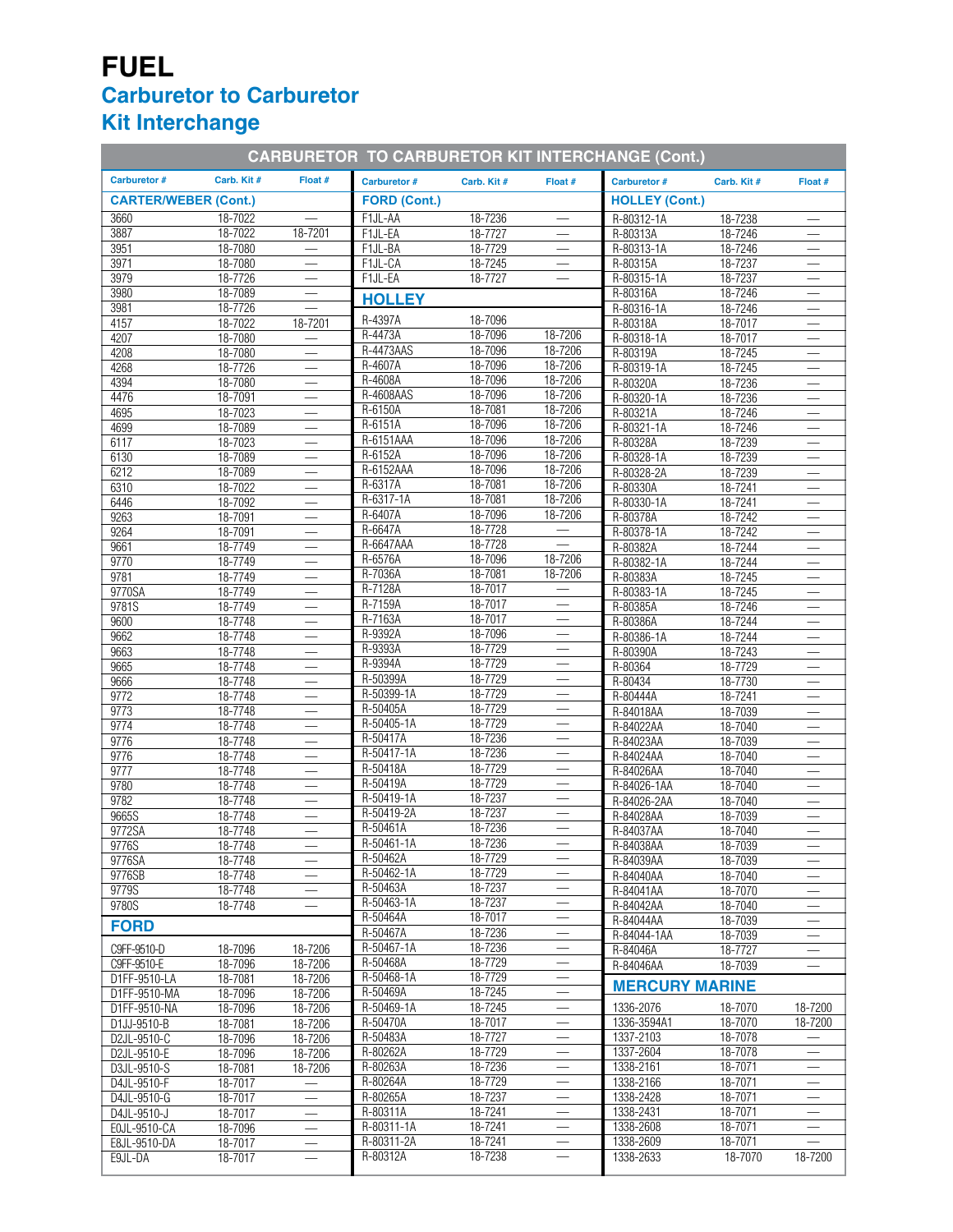# **FUEL Carburetor to Carburetor Kit Interchange**

| <b>CARBURETOR TO CARBURETOR KIT INTERCHANGE (Cont.)</b> |                    |                    |                               |                                           |                    |                          |                          |                          |
|---------------------------------------------------------|--------------------|--------------------|-------------------------------|-------------------------------------------|--------------------|--------------------------|--------------------------|--------------------------|
| <b>Carburetor #</b>                                     | Carb. Kit #        | Float #            | Carburetor #                  | Carb. Kit#                                | Float #            | <b>Carburetor #</b>      | Carb. Kit#               | Float #                  |
| <b>MERCURY MARINE (Cont.)</b>                           |                    |                    | <b>MERCURY MARINE (Cont.)</b> |                                           |                    | <b>ROCHESTER (Cont.)</b> |                          |                          |
| 1338-2991                                               | 18-7070            | 18-7200            | 1376-6152A1                   | 18-7075                                   | 18-7202            | 17080560                 | 18-7095                  | 18-7201                  |
| 1346-2770                                               | 18-7080            |                    | 1376-6491A1                   |                                           | 18-7202            | 17080561                 | 18-7095                  | 18-7201                  |
| 1347-3237A2                                             | 18-7072            | 18-7201            | 1376-8295A3                   |                                           | 18-7202            | 17080562                 | 18-7095                  | $18 - 7201$              |
| 1347-3237A3                                             | 18-7072            | 18-7201            | 1389-815396A2                 | 18-7098-1                                 | 18-7202            | 17080563                 | 18-7095                  | 18-7201                  |
| 1347-3237A4                                             | 18-7072            | 18-7201            | 1389-815397A2                 | 18-7098-1                                 | 18-7202            | 17080564                 | 18-7095                  | 18-7201                  |
| 1347-3342                                               | 18-7072            | 18-7201            | 1389-8488A2                   | 18-7097                                   | 18-7202            | 17080565                 | 18-7095                  | 18-7201                  |
| 1347-3353                                               | 18-7072            | 18-7201            | 1389-8489A5                   | 18-7097                                   | 18-7202            | 17081060                 | 18-7070                  | 18-7200                  |
| 1347-3689A1                                             | 18-7072            | 18-7201            | 1389-8490A2                   | 18-7097                                   | 18-7202            | 17081299                 | 18-7077                  | 18-7201                  |
| 1347-4179A1                                             | 18-7072            | 18-7201            | 1389-9562A1                   | 18-7098-1                                 | 18-7202            | 17082403                 | 18-7095                  | 18-7201                  |
| 1347-4179A2                                             | 18-7072            | 18-7201            | 1389-9563A1                   | $18 - 7098 - 1$                           | 18-7202            | 17083110                 | 18-7086                  | 18-7200                  |
| 1347-4180A1                                             | 18-7072            | 18-7201            | 1389-9564A1                   | 18-7098-1                                 | 18-7202            | 17083515                 | 18-7095                  | 18-7201                  |
| 1347-4533A1                                             | 18-7072            | 18-7201            | 1389-9670A2                   | 18-7098-1                                 | 18-7202            | 17083522                 | 18-7095                  | 18-7201                  |
| 1347-5326A2                                             | 18-7072            | 18-7201            | 3300-8886A2                   | 18-7095                                   | 18-7201            | 17084001                 | 18-7095                  | 18-7201                  |
| 1347-5732A1                                             | 18-7072            | 18-7201            | 3304-9353A2                   | 18-7097                                   | 18-7202            | 17084516                 | 18-7095                  | 18-7201                  |
| 1347-5981A1                                             | 18-7072            | 18-7201            | 3304-9354A2                   | 18-7095                                   | 18-7201            | 17085008                 | 18-7086                  | 18-7200                  |
| 1347-6427A1                                             | 18-7072            | 18-7201            | 3304-9565A1                   | 18-7098-1                                 | 18-7202            | 17085010                 | 18-7072                  | 18-7201                  |
| 1347-6438A1                                             | 18-7072            | 18-7201            | <b>ROCHESTER</b>              |                                           |                    | 17085013                 | 18-7095                  | 18-7201                  |
| 1347-6492A1                                             | 18-7072<br>18-7072 | 18-7201<br>18-7201 | 17056197                      | 18-7075                                   | 18-7202            | 17086064                 | 18-7070                  | 18-7200                  |
| 1347-6493A1<br>1347-7062A1                              | 18-7072            | 18-7201            | 17056287                      | 18-7072                                   | 18-7201            | 17086069                 | 18-7095                  | 18-7201                  |
| 1347-7361A1                                             | 18-7095            | 18-7201            | 17057130                      | 18-7086                                   | 18-7202            | 17086107<br>17086115     | 18-7086<br>18-7095       | 18-7200<br>18-7201       |
| 1347-7362A1                                             | 18-7095            | 18-7201            | 17057131                      | 18-7086                                   | 18-7202            | 17086116                 | 18-7095                  | 18-7201                  |
| 1347-7363A1                                             | 18-7095            | 18-7201            | 17057132                      | 18-7076                                   | 18-7202            | 17086117                 | 18-7095                  | 18-7201                  |
| 1347-7364A1                                             | 18-7095            | 18-7201            | 17057133                      | 18-7086                                   | 18-7202            | 17087311                 | 18-7070                  | 18-7200                  |
| 1347-7365A1                                             | 18-7095            | 18-7201            | 17057134                      | 18-7086                                   | 18-7202            | 17087311                 | 18-7095                  | 18-7201                  |
| 1347-7366A1                                             | 18-7095            | 18-7201            | 17057138                      | 18-7086                                   | 18-7202            | 7013071                  | 18-7019                  |                          |
| 1347-7498A2                                             | 18-7095            | 18-7201            | 17057139<br>17057282          | $\qquad \qquad \longleftarrow$<br>18-7072 | 18-7202<br>18-7201 | 7015087                  | $\overline{\phantom{0}}$ | $18 - 7200$              |
| 1347-7498A7                                             | 18-7095            | 18-7201            | 17057283                      | 18-7072                                   | 18-7201            | 7015088                  |                          | 18-7200                  |
| 1347-8288A1                                             | 18-7095            | 18-7201            | 17057287                      | 18-7072                                   | 18-7201            | 7015089                  |                          | 18-7200                  |
| 1347-8289A1                                             | 18-7095            | 18-7201            | 17057290                      | 18-7095                                   | 18-7201            | 7015090                  | 18-7019                  |                          |
| 1347-8290A1                                             | 18-7095            | 18-7201            | 17057292                      | 18-7072                                   | 18-7201            | 7015091                  | 18-7019                  |                          |
| 1347-8291A3                                             | 18-7095            | 18-7201            | 17057295                      | 18-7072                                   | 18-7201            | 7015097                  |                          | 18-7200                  |
| 1347-8292A4                                             | 18-7095            | 18-7201            | 17057298                      | 18-7072                                   | 18-7201            | 7015098                  |                          | 18-7200                  |
| 1347-8296A4                                             | 18-7095            | 18-7201            | 17057299                      | 18-7072                                   | 18-7201            | 7019082                  | 18-7070                  | 18-7200                  |
| 1347-8460A3                                             | 18-7077            | 18-7201            | 17058280                      | 18-7072                                   | 18-7201            | 7019084                  | 18-7019                  |                          |
| 1347-9142A2                                             | 18-7095            | 18-7201            | 17059050                      | 18-7070                                   | 18-7200            | 7020082                  | $\qquad \qquad$          | 18-7200                  |
| 1347-9415T                                              | 18-7095            | 18-7201            | 17059051                      | 18-7086                                   | 18-7200            | 7020084                  | 18-7019                  |                          |
| 1347-9661A3                                             | 18-7095            | 18-7201            | 17059052                      | 18-7070                                   | 18-7200            | 7020085                  | 18-7019                  |                          |
| 1347-9662A4                                             | 18-7095            | 18-7201            | 17059053                      | 18-7070                                   | 18-7200            | 7020087                  | 18-7078                  |                          |
| 1347-9863A3                                             | 18-7095<br>18-7070 | 18-7201<br>18-7200 | 17059054                      | 18-7070                                   | 18-7200            | 7020088                  | 18-7070                  | 18-7200                  |
| 1351-3635A1<br>1351-4032A1                              | 18-7070            | 18-7200            | 17059055                      |                                           | 18-7200            | 7020991<br>7020992       | 18-7078<br>18-7070       | 18-7200                  |
|                                                         |                    | 18-7200            | 17059056                      |                                           | 18-7200            |                          | 18-7070                  |                          |
| 1351-4263A1<br>1351-4263A2                              | 18-7070<br>18-7070 | 18-7200            | 17059057                      | 18-7086                                   | 18-7200            | 7020993<br>7020994       | 18-7071                  | 18-7200                  |
| 1351-4263A3                                             | 18-7070            | 18-7200            | 17059058                      | 18-7086                                   | 18-7200            | 7020995                  | 18-7078                  |                          |
| 1351-4282A1                                             | 18-7070            | 18-7200            | 17059059<br>17059060          | 18-7086<br>18-7086                        | 18-7202<br>18-7200 | 7020996                  | 18-7071                  |                          |
| 1351-4293A1                                             | 18-7070            | 18-7200            | 17059280                      | 18-7095                                   | 18-7201            | 7023080                  |                          | 18-7200                  |
| 1351-4871A1                                             | 18-7070            | 18-7200            | 17059283                      | 18-7095                                   | 18-7201            | 7023084                  | 18-7078                  |                          |
| 1351-5202A1                                             | 18-7070            | 18-7200            | 17059285                      | 18-7095                                   | 18-7201            | 7023085                  | 18-7078                  |                          |
| 1351-5203A1                                             | 18-7070            | 18-7200            | 17059286                      | 18-7095                                   | 18-7201            | 7023088                  | 18-7078                  |                          |
| 1351-5204A1                                             | 18-7070            | 18-7200            | 17059287                      | 18-7095                                   | 18-7201            | 7023089                  | 18-7078                  |                          |
| 1351-6065A2                                             | 18-7070            | 18-7200            | 17059288                      | 18-7095                                   | 18-7201            | 7023181                  | 18-7078                  |                          |
| 1351-7354A1                                             | 18-7070            | 18-7200            | 17059289                      | 18-7095                                   | 18-7201            | 7023183                  | 18-7078                  |                          |
| 1351-7355A1                                             | 18-7070            | 18-7200            | 17059290                      | 18-7095                                   | 18-7201            | 7023186                  |                          | 18-7200                  |
| 1351-7356A1                                             | 18-7070            | 18-7200            | 17059291                      | 18-7095                                   | 18-7201            | 7023188                  | $\equiv$                 | 18-7200                  |
| 1351-8480A2                                             | 18-7070            | 18-7200            | 17059292                      | 18-7095                                   | 18-7201            | 7024083                  | 18-7071                  |                          |
| 1356-4066                                               | 18-7096            | 18-7206            | 17059293                      | 18-7095                                   | 18-7201            | 7024084                  | 18-7078                  |                          |
| 1356-4642                                               | 18-7081            | 18-7206            | 17059294                      | 18-7095                                   | 18-7201            | 7024086                  | 18-7078                  | $\overline{\phantom{0}}$ |
| 1356-5155                                               | 18-7096            | 18-7206            | 17059295                      | 18-7095                                   | 18-7201            | 7024087                  | 18-7071                  |                          |
| 1356-5169<br>1376-5659A1                                | 18-7096<br>18-7075 | 18-7206            | 17059296                      | 18-7095                                   | 18-7201            | 7024089                  | 18-7071<br>18-7071       |                          |
| 1376-5659A2                                             | 18-7075            | 18-7202<br>18-7202 | 17059298                      | 18-7095                                   | 18-7201            | 7024180<br>7024181       | 18-7071                  | $\overline{\phantom{0}}$ |
| 1376-5744A1                                             | 18-7075            | 18-7202            | 17065977<br>17080050          | 18-7072<br>18-7086                        | 18-7201<br>18-7200 | 7024182                  | 18-7078                  |                          |
| 1376-5990A1                                             | 18-7076            | 18-7202            | 17080350                      |                                           | 18-7202            | 7024188                  |                          | 18-7200                  |
|                                                         |                    |                    |                               |                                           |                    |                          |                          |                          |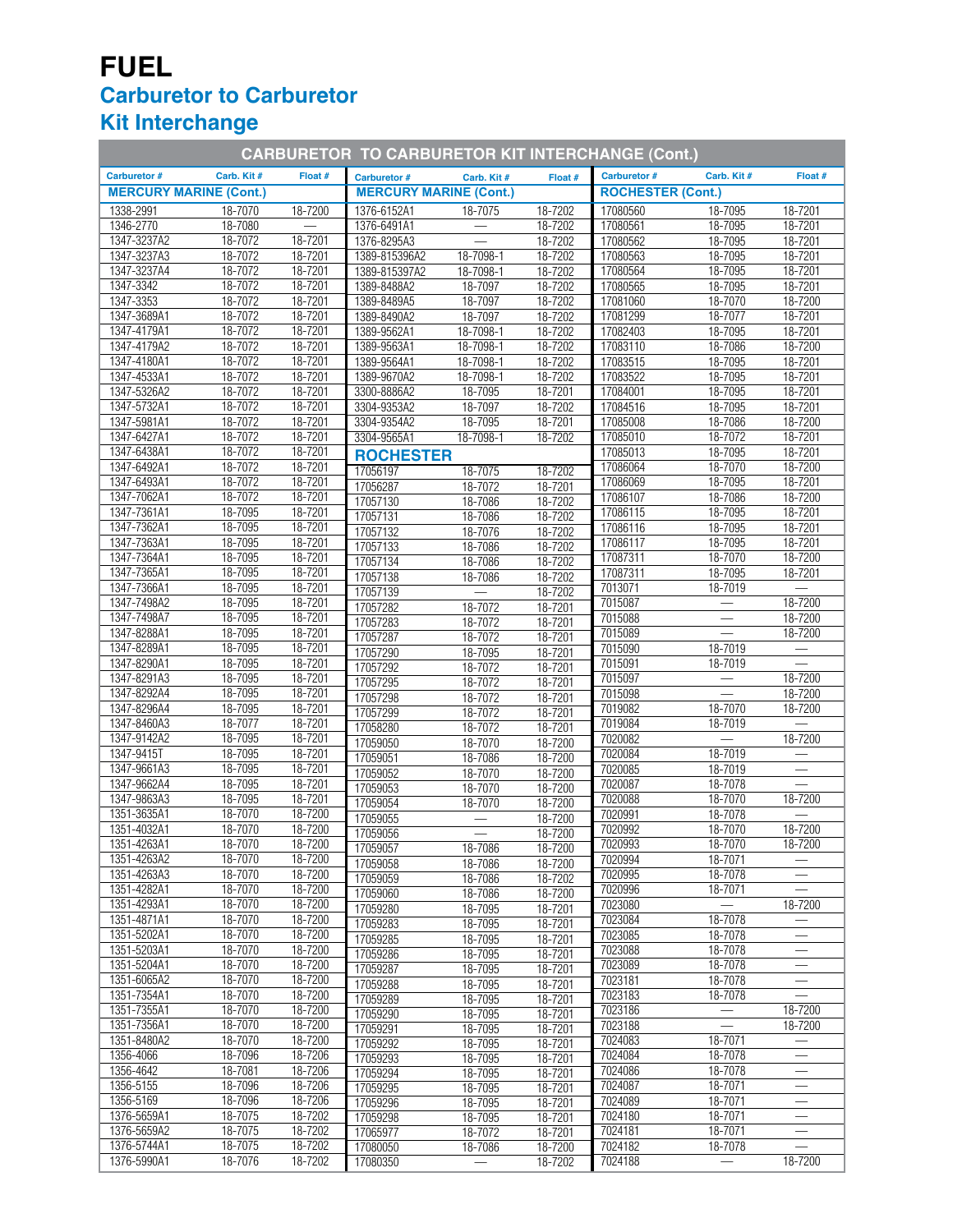## **FUEL Carburetor to Carburetor Kit Interchange**

| <b>CARBURETOR TO CARBURETOR KIT INTERCHANGE (Cont.)</b> |                    |                    |                      |                         |                          |                           |                    |                    |  |
|---------------------------------------------------------|--------------------|--------------------|----------------------|-------------------------|--------------------------|---------------------------|--------------------|--------------------|--|
| <b>Carburetor #</b>                                     | Carb. Kit#         | Float #            | <b>Carburetor #</b>  | Carb. Kit#              | Float #                  | <b>Carburetor #</b>       | Carb. Kit#         | Needle & Seat #    |  |
| <b>ROCHESTER (Cont.)</b>                                |                    |                    | <b>VOLVO-PENTA</b>   |                         |                          | <b>TILLOTSON(Cont.)</b>   |                    |                    |  |
| 7025082                                                 | 18-7070            | 18-7200            | 826359-2             | 18-7095                 | 18-7201                  | $CO-6A$                   | 18-7037            | 18-7057            |  |
| 7025180                                                 | 18-7078            |                    | 826414-5             | 18-7086                 | 18-7202                  | $CO-6B$                   | 18-7037            | 18-7057            |  |
| 7025183                                                 | 18-7071<br>18-7071 | $\equiv$           | 826415-2             | 18-7095                 | 18-7201                  | $CO-6C$<br>$CO-7A$        | 18-7037<br>18-7037 | 18-7057<br>18-7057 |  |
| 7025184<br>7025188                                      | 18-7070            | 18-7200            | 826442-6<br>835556-2 | 18-7095<br>18-7095      | 18-7201<br>18-7201       | $CO-7B$                   | 18-7037            | 18-7057            |  |
| 7025564                                                 | 18-7078            |                    | 841667-9             | 18-7086                 | 18-7202                  | $CO-7C$                   | 18-7037            | 18-7057            |  |
| 7025638                                                 | 18-7071            |                    | 856138-3             | 18-7072                 | 18-7201                  | $CO-8A$                   | 18-7037            | 18-7057            |  |
| 7025662                                                 | 18-7071            |                    | 856236-5             | 18-7040                 |                          | $CO-9A$                   | 18-7037            | 18-7057            |  |
| 7025756                                                 | 18-7078            |                    | 841047-4             | 18-7095                 | 18-7201                  | <b>KA-10A</b>             | 18-7013            | 18-7057            |  |
| 7026084                                                 | 18-7070            |                    | 841048-2             | 18-7086                 | 18-7202                  | KA-10AT                   | 18-7013            | 18-7057            |  |
| 7026088                                                 | 18-7070            | 18-7200            | 841313-0             | 18-7095                 | 18-7202                  | $KA-11A$<br>KA-11AT       | 18-7013<br>18-7013 | 18-7057<br>18-7057 |  |
| 7027080<br>7027081                                      | 18-7072<br>18-7072 | 18-7201<br>18-7201 | M875398-0            | 18-7085                 |                          | <b>KA-12A</b>             | 18-7013            | 18-7057            |  |
| 7027083                                                 | 18-7072            | 18-7201            | <b>ZENITH</b>        |                         |                          | KA-12AT                   | 18-7013            | 18-7057            |  |
| 7027088                                                 | 18-7072            | 18-7201            | 34VN                 | 18-7008                 |                          | $KA-13A$                  | 18-7013            | 18-7057            |  |
| 7028085                                                 | 18-7070            | 18-7200            | 8963, A-J            | 18-7732                 | $\qquad \qquad$          | KA-13AT                   | 18-7013            | 18-7057            |  |
| 7028086                                                 | 18-7070            | 18-7200            | 8983, A-H            | 18-7732                 |                          | <b>KA-14A</b>             | 18-7013            | 18-7057            |  |
| 7028188                                                 | 18-7070            | 18-7200            | 12091, A             | 18-7732                 |                          | KA-14AT                   | 18-7013            | 18-7057            |  |
| 7028280                                                 | 18-7072            | 18-7201            | 12206                | 18-7732                 |                          | $KA-15A$                  | 18-7013            | 18-7057            |  |
| 7028282<br>7029280                                      | 18-7072<br>18-7072 | 18-7201<br>18-7201 |                      | <b>ZENITH-STROMBERG</b> |                          | $KA-16A$<br>KA-16AT       | 18-7013<br>18-7013 | 18-7057<br>18-7057 |  |
| 7029285                                                 | 18-7072            | 18-7201            | C1865F               | 18-7085                 |                          | <b>KA-17A</b>             | 18-7013            | 18-7057            |  |
| 7036543                                                 | 18-7070            | 18-7200            | C1865R               | 18-7085                 |                          | KA-17AT                   | 18-7013            | 18-7057            |  |
| 7036646                                                 | 18-7070            | 18-7200            | C3040F               | 18-7085                 |                          | <b>KA-18A</b>             | 18-7013            | 18-7057            |  |
| 7037082                                                 | 18-7072            | 18-7201            | C3040R               | 18-7085                 |                          | KA-18AT                   | 18-7013            | 18-7057            |  |
| 7040080                                                 | 18-7070            | 18-7200            | C3098F               | 18-7085                 |                          | <b>KA-19A</b>             | 18-7013            | 18-7057            |  |
| 7040081                                                 | 18-7070            | 18-7200            | C3098R<br>C3200F     | 18-7085<br>18-7085      |                          | KA-19AT                   | 18-7013            | 18-7057            |  |
| 7040082                                                 | 18-7070            | 18-7202            | C3200R               | 18-7085                 | $\overline{\phantom{0}}$ | <b>KA-20A</b>             | 18-7013            | 18-7057            |  |
| 7040083<br>7040084                                      | 18-7070<br>18-7070 | 18-7200<br>18-7200 | C3201F               | 18-7085                 |                          | <b>KA-21A</b><br>KA-21AT  | 18-7013<br>18-7013 | 18-7057<br>18-7057 |  |
| 7040283                                                 | 18-7072            | 18-7201            | C3201M               | 18-7085                 |                          | $KA-21B$                  | 18-7013            | 18-7057            |  |
| 7040284                                                 | 18-7072            | 18-7201            | C3201R               | 18-7085                 |                          | KA-21BT                   | 18-7013            | 18-7057            |  |
| 7041187                                                 |                    | 18-7200            | C3231F               | 18-7085                 |                          | <b>KA-21C</b>             | 18-7013            | 18-7057            |  |
| 7041280                                                 | 18-7072            | 18-7201            | C3231R               | 18-7085                 |                          | <b>KA-21CT</b>            | 18-7013            | 18-7057            |  |
| 7041285                                                 | 18-7072            | 18-7201            | C3232F               | 18-7085                 |                          | <b>KA-21D</b>             | 18-7013            | 18-7057            |  |
| 7041369                                                 | 18-7070            | 18-7200            | C3232M<br>C3232R     | 18-7085<br>18-7085      |                          | KA-21DT                   | 18-7013            | 18-7057            |  |
| 7041831                                                 | 18-7072            | 18-7201            |                      |                         |                          | <b>KA-22A</b><br>$KA-22B$ | 18-7013<br>18-7013 | 18-7057<br>18-7057 |  |
| 7042181<br>7042183                                      | 18-7070            | 18-7200<br>18-7200 | <b>OUTBOARD</b>      |                         |                          | <b>KA-22C</b>             | 18-7013            | 18-7057            |  |
| 7043182                                                 | 18-7070            | 18-7200            | Carburetor #         | Carb. Kit #             | Needle & Seat #          | <b>KA-23A</b>             | 18-7013            | 18-7057            |  |
| 7043183                                                 | 18-7070            | 18-7200            | <b>TILLOTSON</b>     |                         |                          | $KA-24A$                  | 18-7013            | 18-7057            |  |
| 7043184                                                 | 18-7070            | 18-7200            |                      |                         |                          | KA-24AT                   | 18-7013            | 18-7057            |  |
| 7043259                                                 |                    | 18-7201            | AJ-50A               | 18-7013                 | 18-7057                  | KA-25A                    | 18-7013            | 18-7057            |  |
| 7043282                                                 |                    | 18-7201            | AJ-52A               | 18-7013                 | 18-7057                  | <b>KA-26A</b>             | 18-7013            | 18-7057            |  |
| 7044182                                                 | 18-7070            | 18-7200            | AJ-53A               | 18-7013<br>18-7013      | 18-7057<br>18-7057       | <b>KA-26B</b>             | 18-7013            | 18-7057            |  |
| 7044185<br>7044186                                      | 18-7075            | 18-7202<br>18-7200 | AJ-53AT<br>AJ-54A    | 18-7013                 | 18-7057                  | <b>KA-27A</b><br>$KA-2A$  | 18-7013<br>18-7013 | 18-7057<br>18-7057 |  |
| 7044187                                                 | 18-7075            | 18-7202            | AJ-54AT              | 18-7013                 | 18-7057                  | KA-2AT                    | 18-7013            | 18-7057            |  |
| 7044283                                                 | 18-7072            | 18-7201            | AJ-55A0              | 18-7013                 | 18-7057                  | $KA-5A$                   | 18-7013            | 18-7057            |  |
| 7044284                                                 | 18-7072            | 18-7201            | AJ-55AT              | 18-7013                 | 18-7057                  | $KA-5A$                   | 18-7013            | 18-7057            |  |
| 7044286                                                 | 18-7072            | 18-7201            | AJ-56A               | 18-7013                 | 18-7057                  | KA-7A                     | 18-7013            | 18-7057            |  |
| 7044287                                                 | 18-7072            | 18-7201            | AJ-56AB              | 18-7013                 | 18-7057                  | KA-7B                     | 18-7013            | 18-7057            |  |
| 7044288                                                 | 18-7072            | 18-7201            | $AJ-57A$             | 18-7013                 | 18-7057                  | KA-8A                     | 18-7013            | 18-7057            |  |
| 7044289<br>7044290                                      | 18-7072            | 18-7201<br>18-7201 | CO-10A<br>$CO-10B$   | 18-7037<br>18-7037      | 18-7057<br>18-7057       | KA-8AT<br>$KA-9A$         | 18-7013            | 18-7057<br>18-7057 |  |
| 7044291                                                 | 18-7072<br>18-7072 | $18 - 7201$        | CO-11A               | 18-7037                 | 18-7057                  | KA-9AT                    | 18-7013<br>18-7013 | 18-7057            |  |
| 7045197                                                 | 18-7076            | 18-7202            | $CO-1A$              | 18-7037                 | 18-7057                  | <b>KB-10A</b>             | 18-7013            | 18-7057            |  |
| 7045282                                                 |                    | 18-7201            | $CO-2A$              | 18-7037                 | 18-7057                  | $KB-11A$                  | 18-7013            | 18-7057            |  |
| 7045283                                                 | 18-7072            | 18-7201            | $CO-3A$              | 18-7037                 | 18-7057                  | <b>KB-12A</b>             | 18-7013            | 18-7057            |  |
| <b>SOLEX</b>                                            |                    |                    | $CO-4A$              | 18-7037                 | 18-7057                  | $KB-14A$                  | 18-7013            | 18-7057            |  |
| 44PA1                                                   | 18-7000            |                    | $CO-4B$              | 18-7037                 | 18-7057                  | KB-3A                     | 18-7013            | 18-7057            |  |
| 44PHN-3                                                 | 18-7001            |                    | $CO-4C$<br>$CO-4D$   | 18-7037<br>18-7037      | 18-7057<br>18-7057       | KB-3AT                    | 18-7013            | 18-7057            |  |
|                                                         |                    |                    | $CO-5A$              | 18-7037                 | 18-7057                  | $KB-4A$<br>$KB-5A$        | 18-7013<br>18-7013 | 18-7057<br>18-7057 |  |
|                                                         |                    |                    |                      |                         |                          |                           |                    |                    |  |